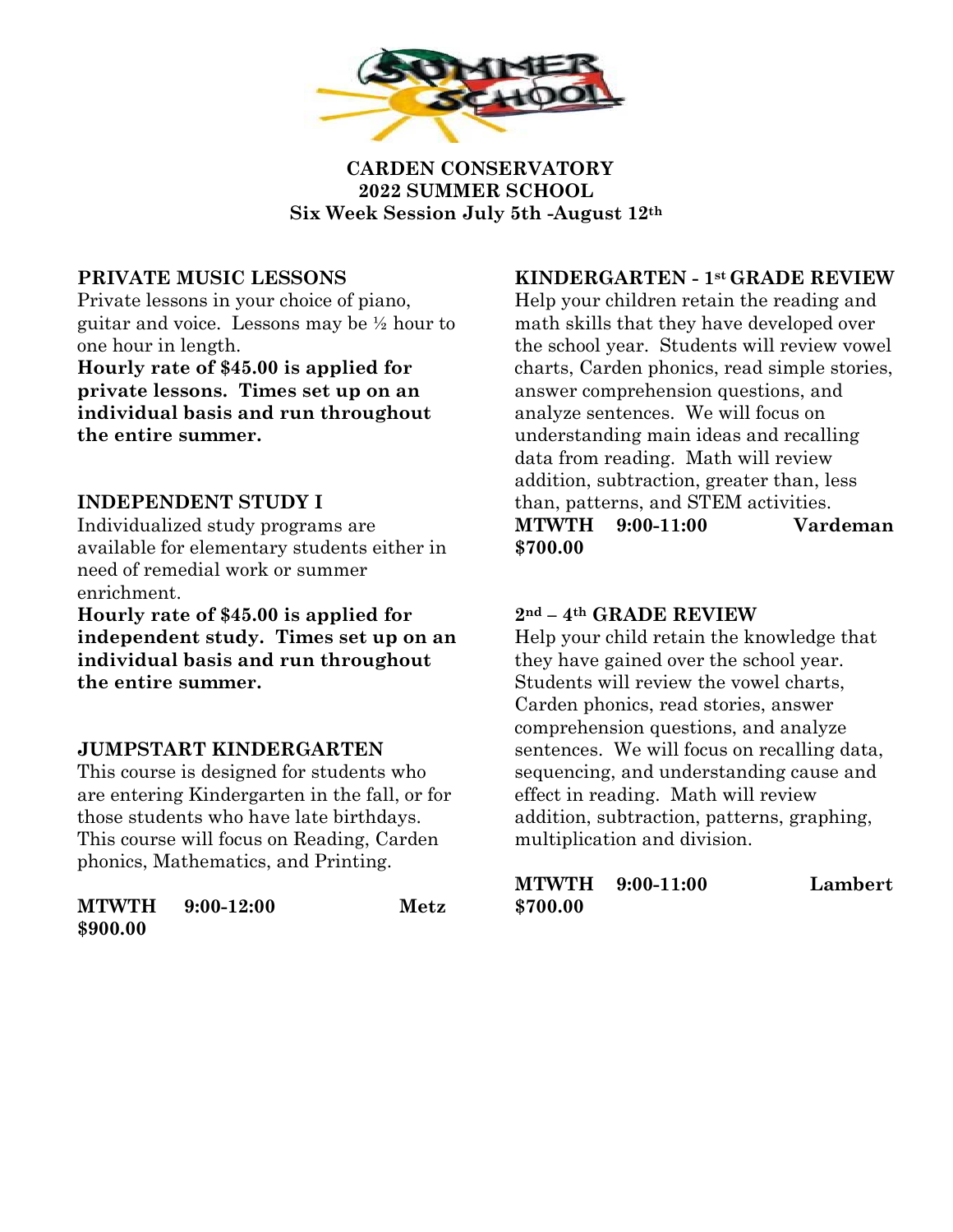#### **PRE-ALGEBRA/ALGEBRA**

This course is designed to introduce students to Algebra. Students will learn the basic properties of solving linear equations, graphing, factoring, and applications. 7th – 9th grade students.

**Mandatory for students enrolling in the 8th grade this fall.** 

**M T W TH 9:00-11:00 Hashin \$700.00** 

### **SPEAKING SPANISH (all grades)**

This course is designed to review and reinforce the student's knowledge of the Spanish language in an engaging and fun environment!

**MW 11:00-1:00 Guimaraes \$350.00**

### **HANDS ON STEM (all grades)**

In this course students will be participating in different hands-on experiences and experiments related to different math and science concepts. This class will be engaging, exciting, and educational! When children work hands-on with math and science concepts, they engage with the learn, they use the activity to create their own understanding of the concept. **TTH 11:00-1:00 Rohren**

**\$350.00**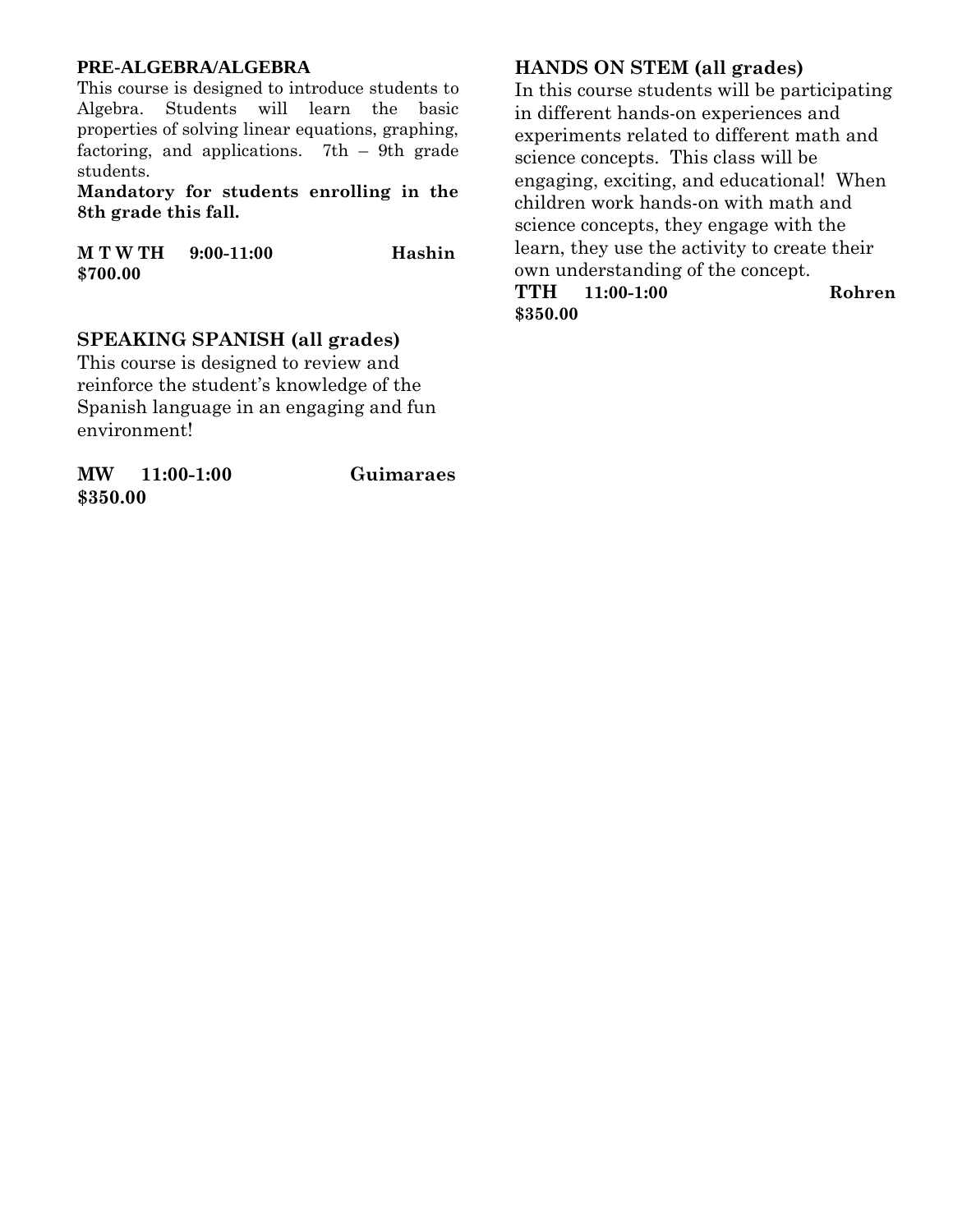

### **CARDEN SUMMER SCHOOL Enrollment Contract Summer 2022**

I hereby enroll my child \_\_\_\_\_\_\_\_\_\_\_\_\_\_\_\_\_\_\_\_\_\_\_\_\_\_ in the 2022 Carden Summer School for the six-week period beginning July 5th and ending August 12th.

#### **Please note that fees will be adjusted according to coinciding enrollment hours in both the summer school and summer camp programs.**

Independent study and private music lessons are billed at an hourly rate of \$45.00/hr. Day and time choices are subject to change dependent on availability.

|                      | Subject | Days | Time | $\rm Cost$ |
|----------------------|---------|------|------|------------|
| <b>Private Music</b> |         |      |      |            |
| Course I:            |         |      |      |            |
|                      |         |      |      |            |
| Course II:           |         |      |      |            |
|                      |         |      |      |            |
| Total                |         |      |      |            |

I understand that I am paying to reserve space for my child. I agree to pay for the Summer Session IN ADVANCE of attendance. The Tuition is paid in order to have staff available. The Summer School Program has been designed in a six-week session format in order to accommodate other summer plans. Therefore, I understand that there will be no refunds for vacation time, illness, withdrawal or other absence. I understand that the continued enrollment at Carden Conservatory depends on my keeping current with tuition payments. I also understand that there is a Late Pick-up fee of \$12.00 an hour for students who are not picked up in a timely manner. The fee for returned checks is \$15.00.

I also understand that Carden Conservatory has high expectations of conduct regarding both students and, by example their parents, and that I will abide by the policies of the school. I have enclosed the required tuition fee, as stated above, to reserve a space and realize that if my child withdraws before or during Summer School, it is still non-refundable. I may receive a refund if, and only if, Carden must cancel the class for any reason.

| PARENT'S SIGNATURE | <b>DATE</b> |
|--------------------|-------------|
|--------------------|-------------|